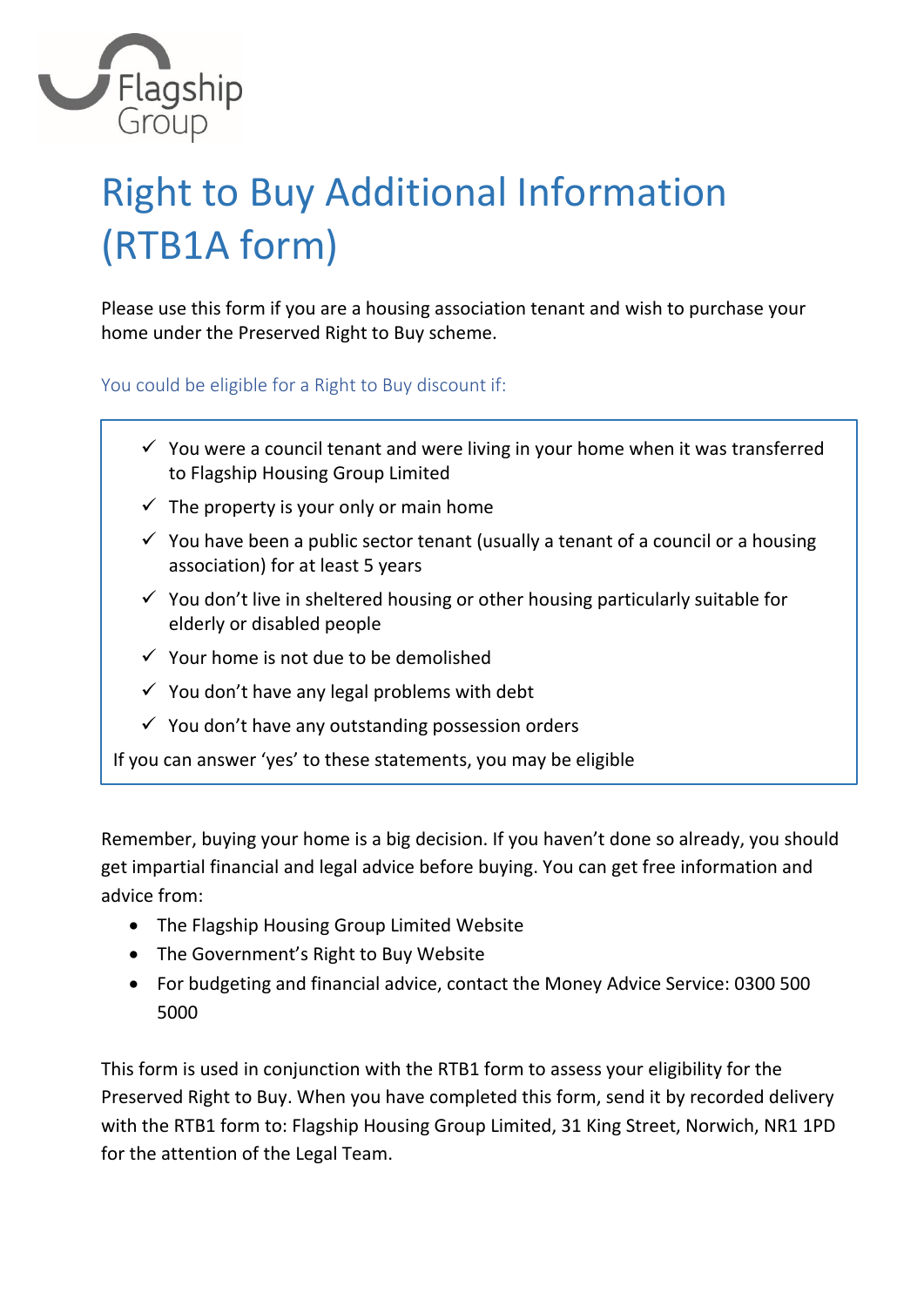## Before you send this form to Flagship Housing Group Limited

Check that you have completed:

- $\Box$  The full address of the property you want to buy
- The full names of **everyone** listed on your Right to Buy application and any family members over the age of 18 who wish to share the Right to Buy with you
- $\Box$  Details of any discount previously received under the Right to Buy or other Government home purchase scheme
- $\Box$  Whether or not you own or have an interest in a property or land in the UK or abroad
- $\Box$  Have declared how the property purchase will be funded
- $\Box$  Have declared any bankruptcy whether dissolved or not or any outstanding possession orders
- $\Box$  Have declared arrangements you have with creditor (people or companies you owe money to) and still owe money to
- $\Box$  Have you and the joint applicant(s) read and signed the declaration form?

#### **Failure to complete this form and the RTB1 Application Form in full may delay your application from being processed.**

You also confirm that:

- $\Box$  To the best of your knowledge and belief the information that has been provided on this form is true, complete and correct. You understand it is used in determining your eligibility for the Right to Buy.
- $\Box$  You also understand that if you give false or misleading information or you omit information for the purpose of gaining the Right to Buy, it may be regarded as a criminal offence and action could be taken against you including court action and the recovery of property.

You must be a Flagship tenant to apply for the Right to Buy. Check if your name appears as tenant on your Tenancy Agreement. If you are unsure whether you or others are tenants, you should check with Flagship's Housing Department.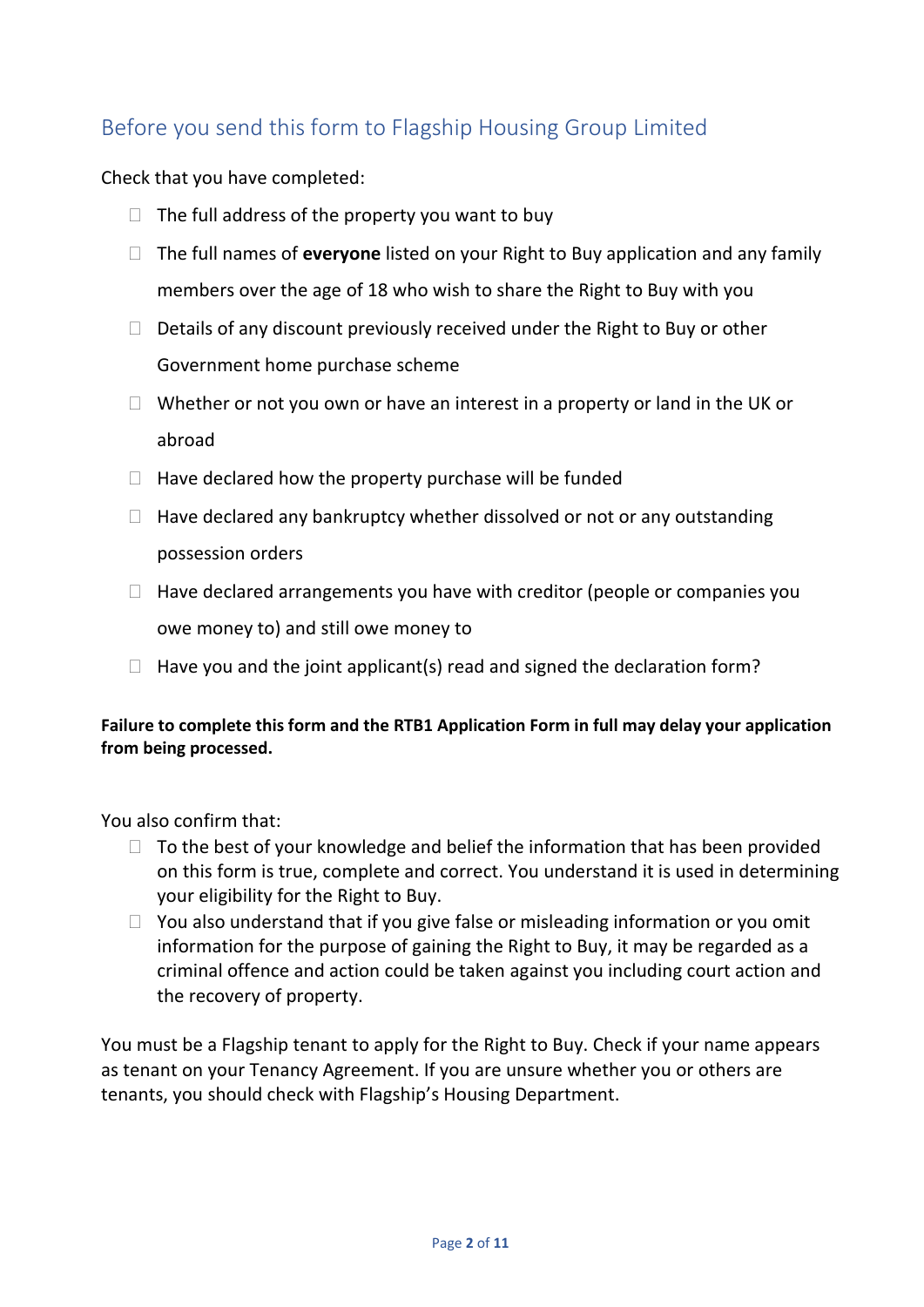### Part A: Your details and any other person applying jointly with you

Please answer these questions in full. Use a separate sheet of paper if there is not enough room on the form to provide details of all joint applicants.

Give the following details for each tenant(s) of the property and any family member(s) who wish to share the Right to Buy:

|                              | You                                                                    | Joint applicant 1 | Joint applicant 2 |
|------------------------------|------------------------------------------------------------------------|-------------------|-------------------|
|                              |                                                                        |                   |                   |
| Surname                      |                                                                        |                   |                   |
|                              |                                                                        |                   |                   |
| First Name(s)                |                                                                        |                   |                   |
|                              |                                                                        |                   |                   |
| Date of Birth                |                                                                        |                   |                   |
|                              |                                                                        |                   |                   |
| National Insurance           |                                                                        |                   |                   |
| number                       |                                                                        |                   |                   |
| Address of your              |                                                                        |                   |                   |
| current home                 |                                                                        |                   |                   |
|                              |                                                                        |                   |                   |
|                              |                                                                        |                   |                   |
|                              |                                                                        |                   |                   |
| Contact telephone            |                                                                        |                   |                   |
| number                       |                                                                        |                   |                   |
| Email address                |                                                                        |                   |                   |
|                              |                                                                        |                   |                   |
|                              |                                                                        |                   |                   |
|                              | Have you or your joint applicant(s) ever been known by any other name? |                   |                   |
| If Yes, please give details: |                                                                        |                   |                   |
|                              |                                                                        |                   |                   |
|                              |                                                                        |                   |                   |
|                              |                                                                        |                   |                   |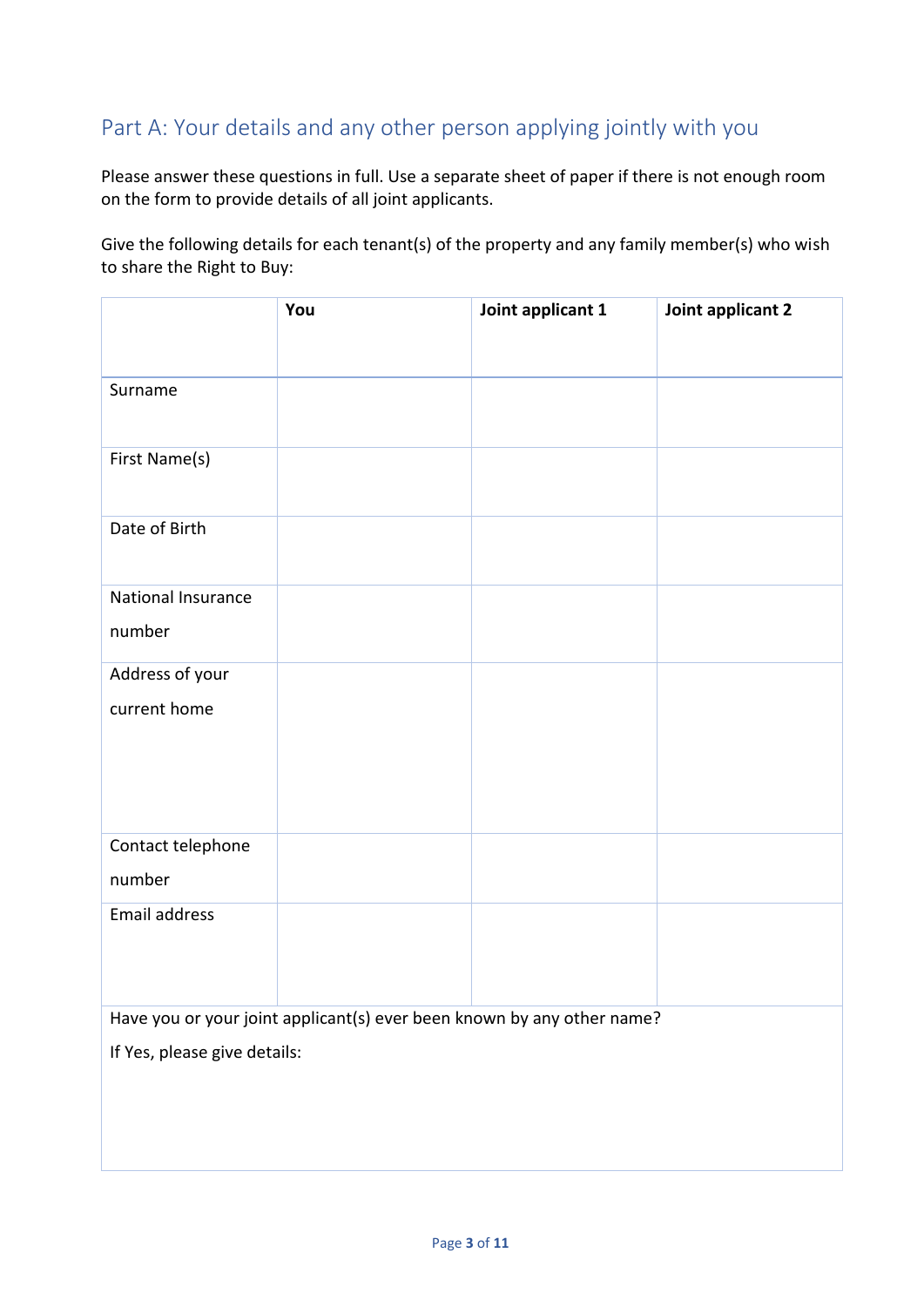### Part B: Other Properties and Tenancies

Please answer these questions in full. Use a separate sheet of paper if there is not enough room on the form to provide details for all joint applicants.

Please complete this section whether or not you currently live in the property. Answer even if you don't think that you own or have an interest in the property or land.

| 1. Do you or the joint applicant(s) own or have an interest in a residential property or<br>land in the UK or abroad? |  |
|-----------------------------------------------------------------------------------------------------------------------|--|
| $No$  <br>Yes                                                                                                         |  |
|                                                                                                                       |  |
|                                                                                                                       |  |
|                                                                                                                       |  |
|                                                                                                                       |  |
|                                                                                                                       |  |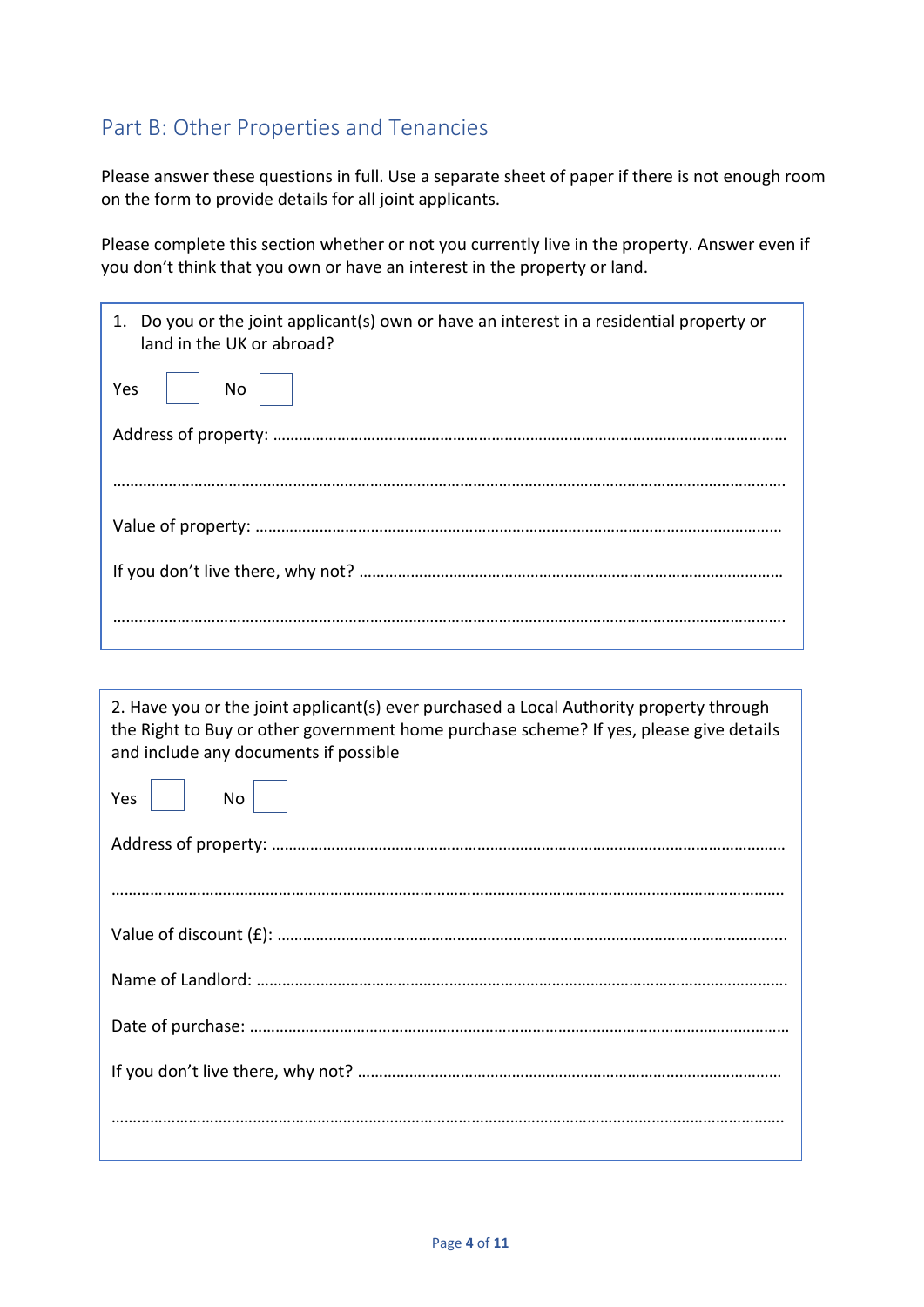| 3. Other than your current tenancy, do you or the joint applicant(s) hold another tenancy<br>or joint tenancy anywhere in the UK? |  |
|-----------------------------------------------------------------------------------------------------------------------------------|--|
| <b>Yes</b><br>No l                                                                                                                |  |
|                                                                                                                                   |  |
|                                                                                                                                   |  |
|                                                                                                                                   |  |
|                                                                                                                                   |  |
|                                                                                                                                   |  |

Please continue overleaf to Part C: Money Laundering Regulations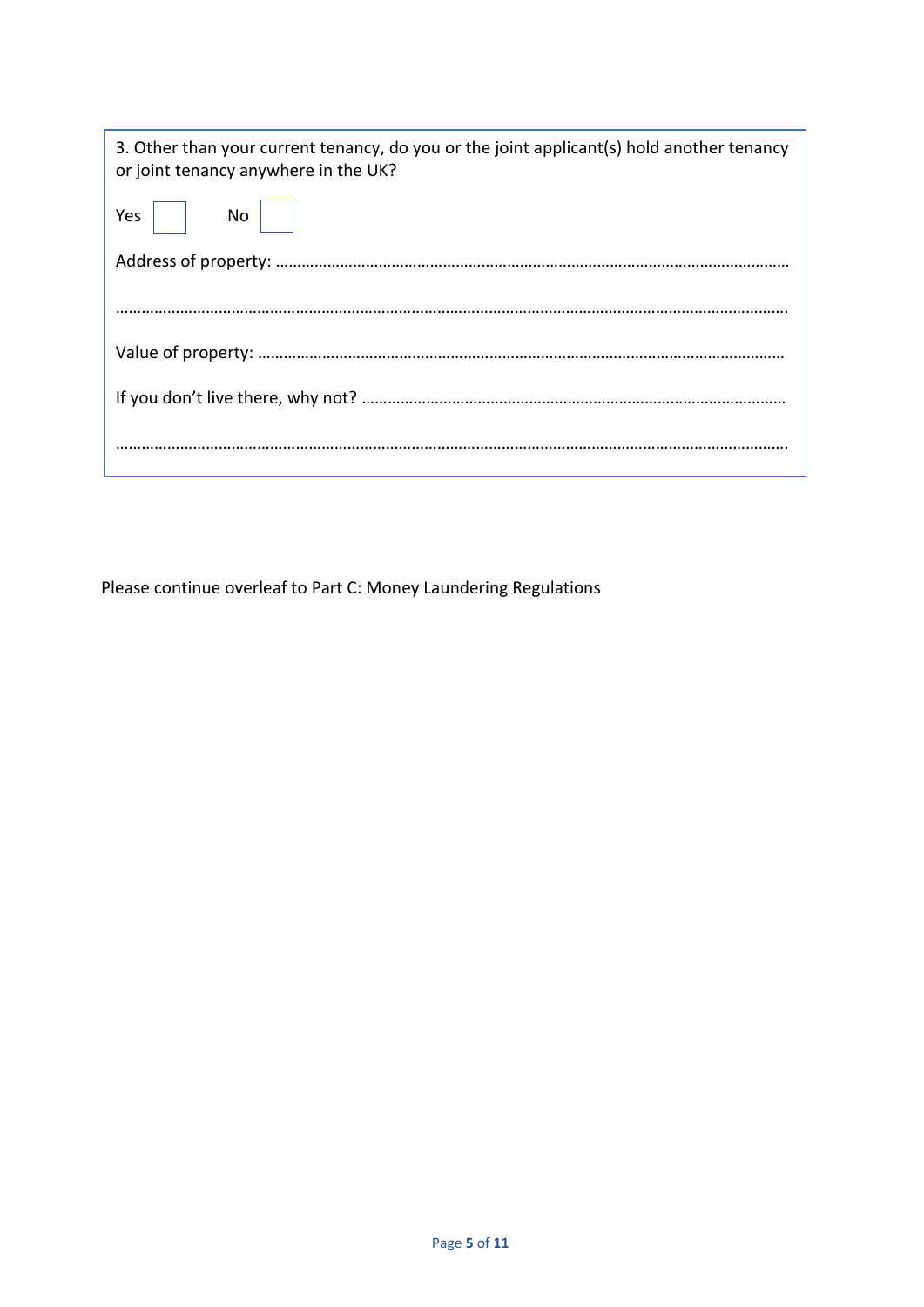## Part C: Money Laundering Regulations

We are required to comply with the Money Laundering Regulations and in particular to verify the identity and permanent address of all applicants. This is to ensure we comply with policies, adopted worldwide by financial and government authorities, preventing the use of laundering systems to disguise the proceeds of crime. You are therefore requested to supply details of how you intend to fund the purchase of your home. Please answer these questions in full.

In answering this question you must complete each of the six boxes below.

| 1. I/we intend to pay cash   |                          |  |
|------------------------------|--------------------------|--|
|                              |                          |  |
| If Yes, please give details: |                          |  |
|                              |                          |  |
|                              |                          |  |
|                              |                          |  |
| Amount                       | <b>Document Provided</b> |  |
|                              |                          |  |
|                              |                          |  |
|                              |                          |  |

| 2. I/we intend to get a mortgage                                                                  |  |
|---------------------------------------------------------------------------------------------------|--|
| No<br>Yes                                                                                         |  |
| If Yes, please give details below together with a copy of your mortgage offer if you have<br>one. |  |
|                                                                                                   |  |
|                                                                                                   |  |
|                                                                                                   |  |
|                                                                                                   |  |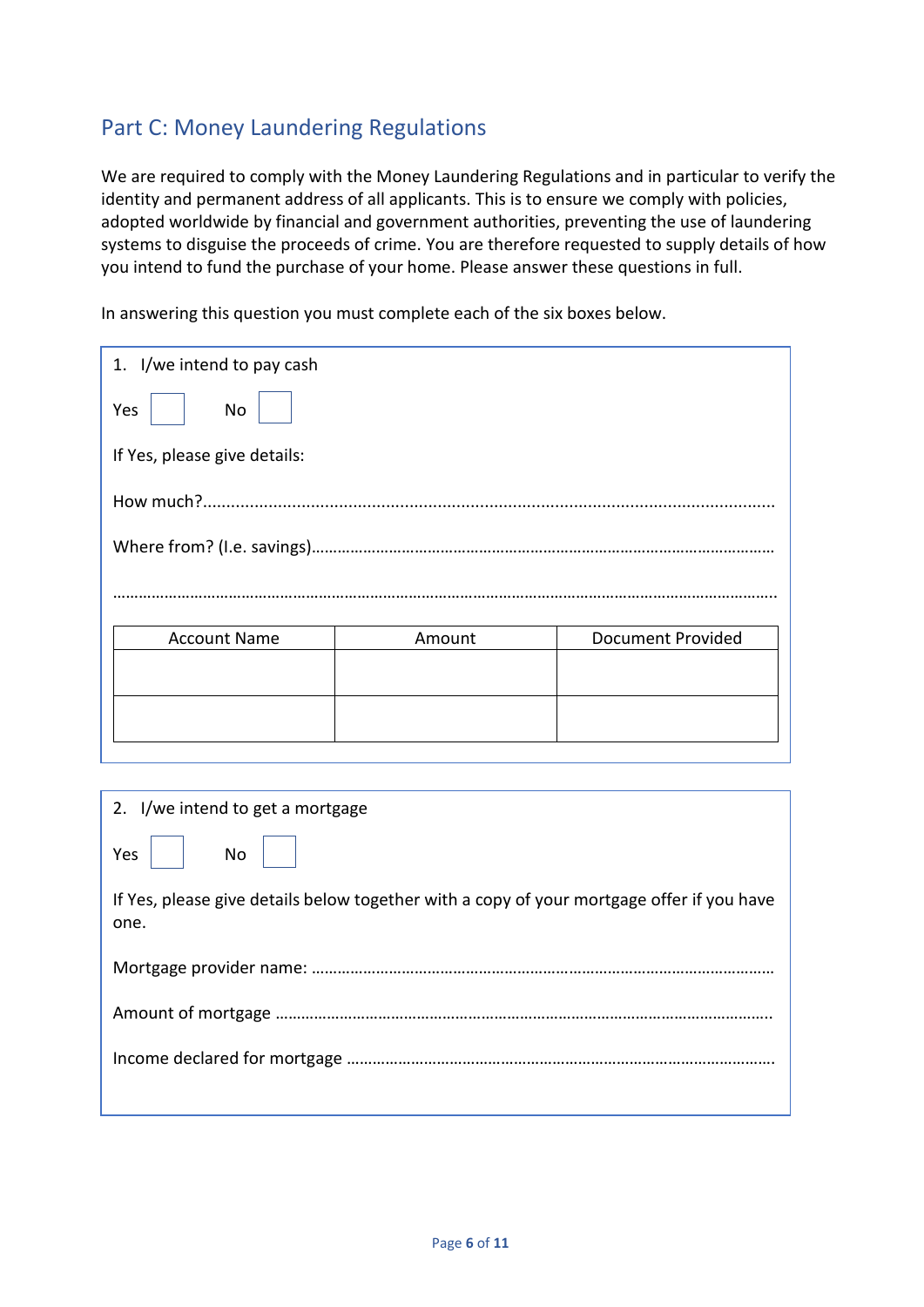| 3. I/we intend to use a cash gift                                                                                                                                                                                                                       |  |
|---------------------------------------------------------------------------------------------------------------------------------------------------------------------------------------------------------------------------------------------------------|--|
| Yes<br>No                                                                                                                                                                                                                                               |  |
| If Yes, please give details:                                                                                                                                                                                                                            |  |
|                                                                                                                                                                                                                                                         |  |
|                                                                                                                                                                                                                                                         |  |
|                                                                                                                                                                                                                                                         |  |
| Please provide original account statements showing the source of funds. A letter from<br>the person providing the funds confirming the details of the loan/gift plus original I.D.<br>document for the person giving the loan/gift and residency proof. |  |

| 4. I/we intend to use an inheritance                                                                                                                                                                                                                    |  |
|---------------------------------------------------------------------------------------------------------------------------------------------------------------------------------------------------------------------------------------------------------|--|
| Yes<br>No                                                                                                                                                                                                                                               |  |
| If Yes, please give details:                                                                                                                                                                                                                            |  |
|                                                                                                                                                                                                                                                         |  |
|                                                                                                                                                                                                                                                         |  |
| Amount:                                                                                                                                                                                                                                                 |  |
| Please provide original account statements showing the source of funds. A letter from<br>the person providing the funds confirming the details of the loan/gift plus original I.D.<br>document for the person giving the loan/gift and residency proof. |  |

| 5. I/we intend to use the proceeds from a sale or realisation of an asset |  |
|---------------------------------------------------------------------------|--|
| No<br>Yes                                                                 |  |
| If Yes, please give details:                                              |  |
|                                                                           |  |
|                                                                           |  |
|                                                                           |  |
|                                                                           |  |
|                                                                           |  |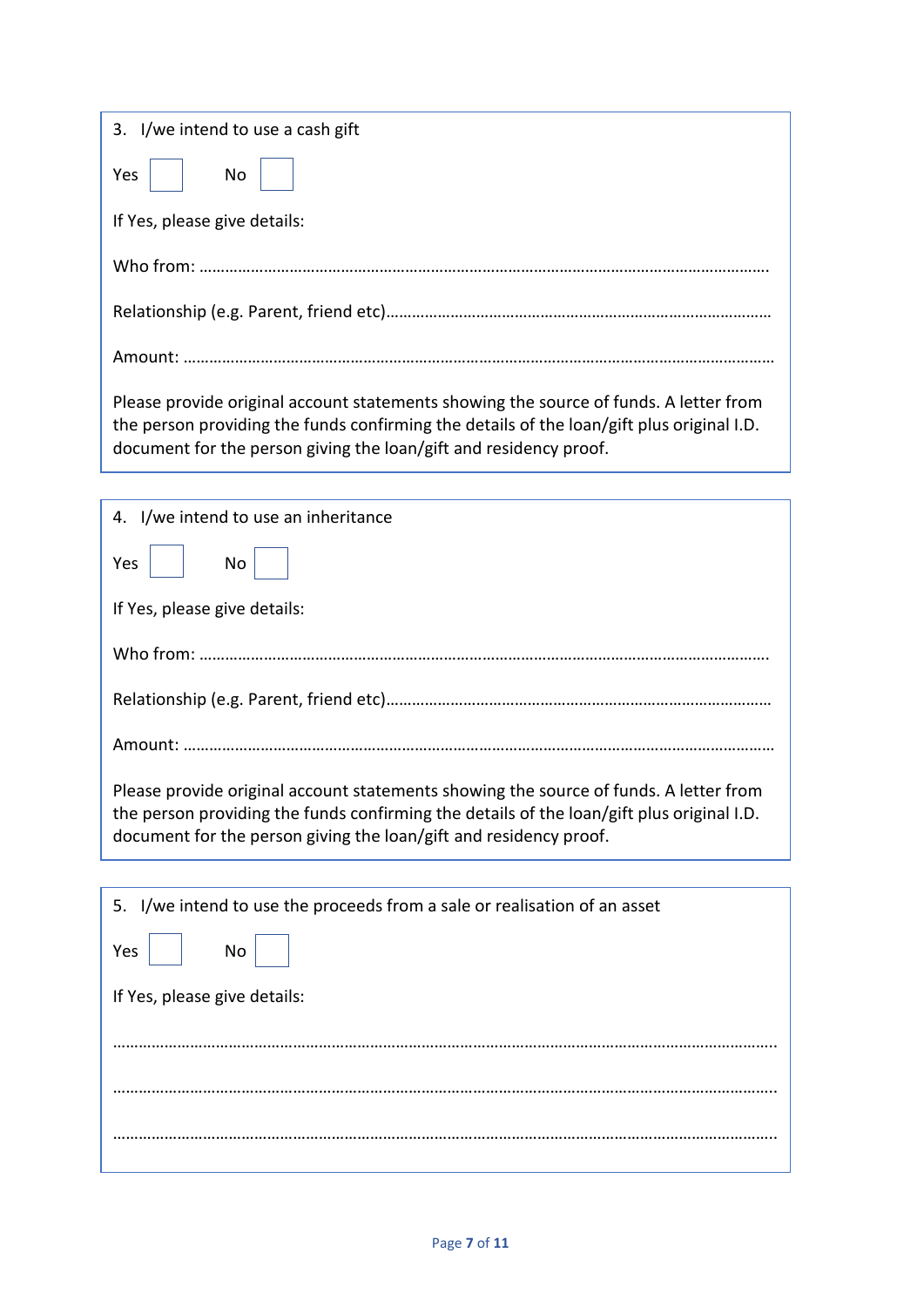| 6. Other                     |  |
|------------------------------|--|
| Yes<br>No                    |  |
| If Yes, please give details: |  |
|                              |  |
|                              |  |
|                              |  |
|                              |  |
|                              |  |
|                              |  |

Please continue overleaf to Part D: Debts and Court Orders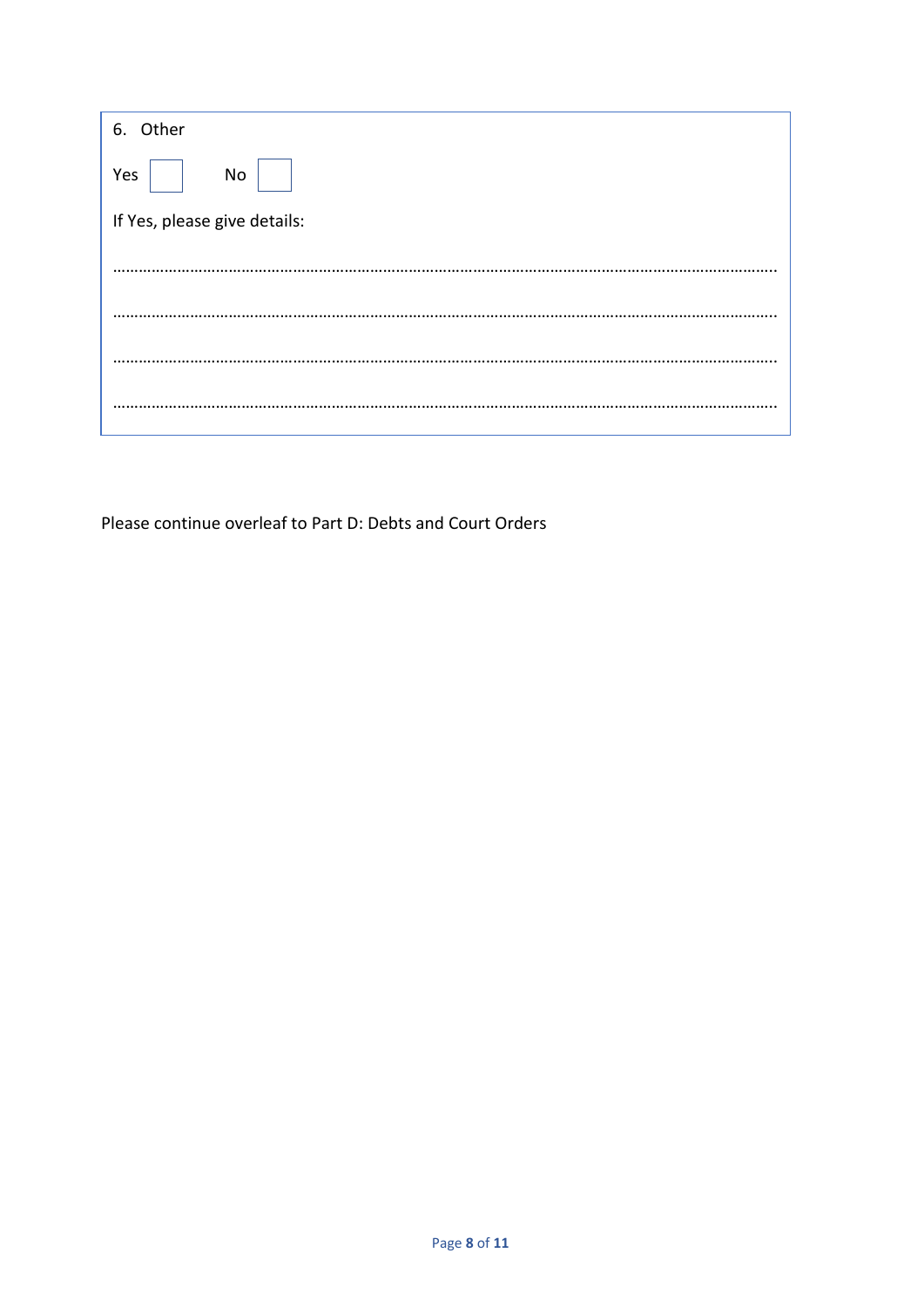### Part D: Debts and Court Orders

Please answer these questions in full.

| <b>Bankruptcy</b>                                           |  |
|-------------------------------------------------------------|--|
| Have you or the joint applicant(s) ever been made bankrupt? |  |
| Yes<br>No                                                   |  |
| If Yes, please give details:                                |  |
|                                                             |  |
|                                                             |  |
|                                                             |  |
|                                                             |  |
|                                                             |  |

| <b>Bankruptcy</b>                                                    |  |
|----------------------------------------------------------------------|--|
| Is there a bankruptcy pending against you or the joint applicant(s)? |  |
| No<br>Yes                                                            |  |
| If Yes, please give details:                                         |  |
|                                                                      |  |
|                                                                      |  |
|                                                                      |  |
|                                                                      |  |
|                                                                      |  |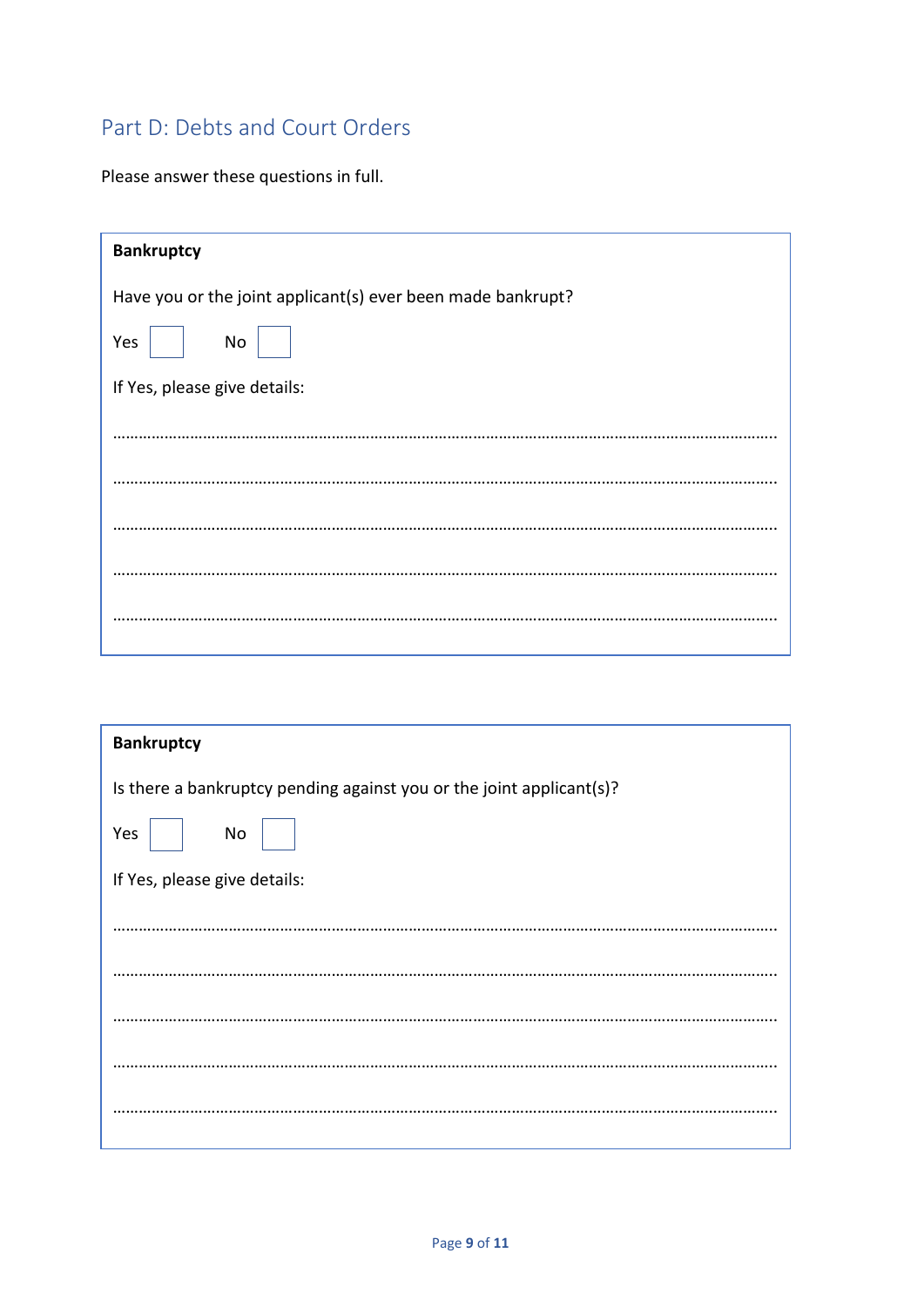| <b>Debts</b>                                                                                                                                                                                                                    |  |  |
|---------------------------------------------------------------------------------------------------------------------------------------------------------------------------------------------------------------------------------|--|--|
| Do you or the joint applicant(s) have arrangements with any creditors (people or<br>companies you owe money to) and still owe them money? For example, an Individual<br>Voluntary Arrangement (IVA) or Debt Relief Order (DRO). |  |  |
| Yes<br>No                                                                                                                                                                                                                       |  |  |
| If Yes, please give details:                                                                                                                                                                                                    |  |  |
|                                                                                                                                                                                                                                 |  |  |
|                                                                                                                                                                                                                                 |  |  |
|                                                                                                                                                                                                                                 |  |  |
|                                                                                                                                                                                                                                 |  |  |
|                                                                                                                                                                                                                                 |  |  |
|                                                                                                                                                                                                                                 |  |  |
|                                                                                                                                                                                                                                 |  |  |

| <b>Court Orders</b>                                                                                                                                                |  |  |
|--------------------------------------------------------------------------------------------------------------------------------------------------------------------|--|--|
| Are you or have you been subject of possession proceedings or have an outstanding<br>court order for breach of tenancy (e.g. rent arrears, anti-social behaviour)? |  |  |
| Yes<br>No                                                                                                                                                          |  |  |
| If Yes, please give details:                                                                                                                                       |  |  |
|                                                                                                                                                                    |  |  |
|                                                                                                                                                                    |  |  |
|                                                                                                                                                                    |  |  |
|                                                                                                                                                                    |  |  |
|                                                                                                                                                                    |  |  |